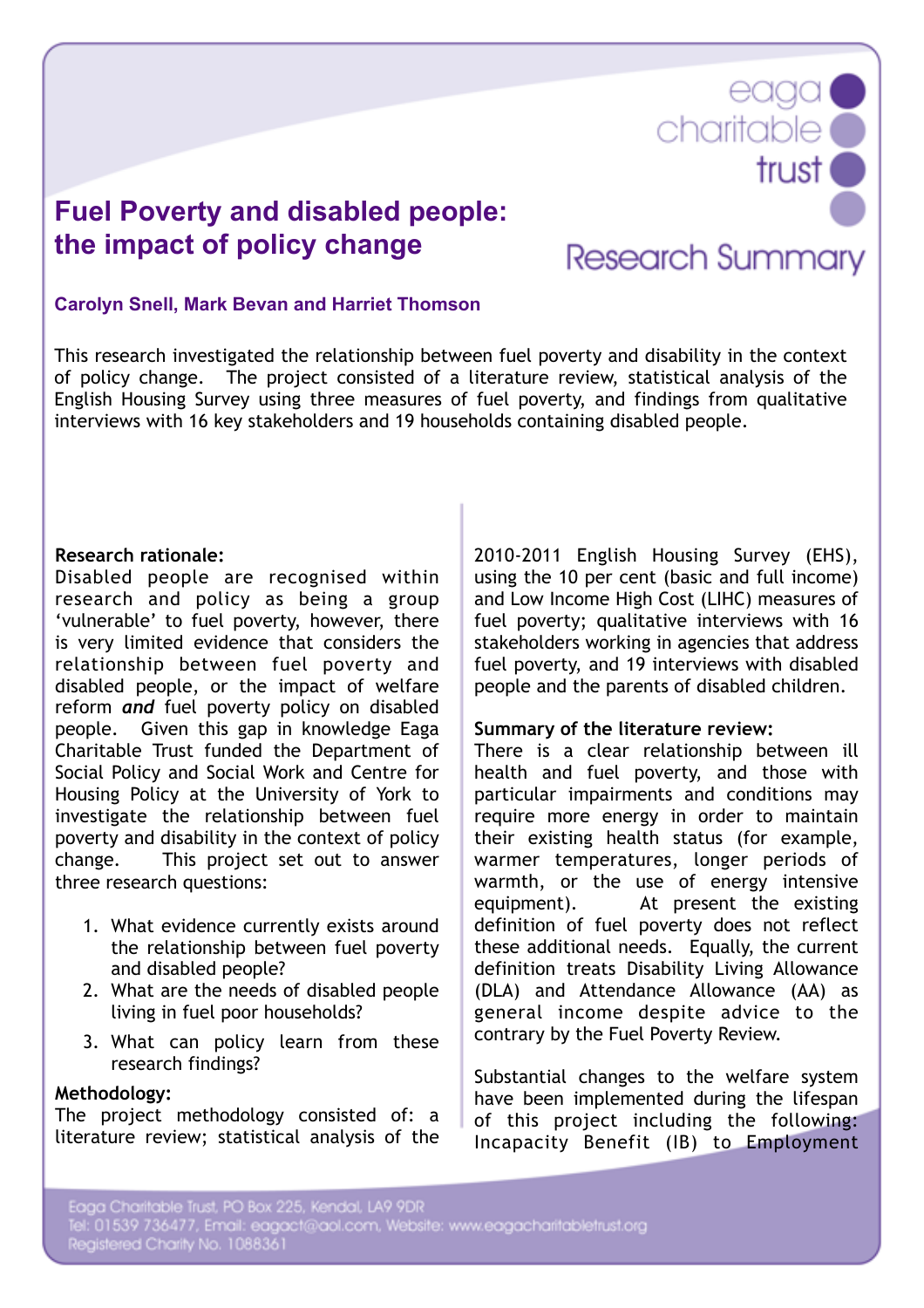Support Allowance (ESA), Universal Credit, and DLA to Personal Independence Payments (PIP). The impact of cuts to budgets is already said to have had a negative impact on disabled people on low incomes, through changes to local authority budgets, benefit levels and the availability of charitable support. Changes in welfare have corresponded with changes in fuel poverty policy. Whilst there is support for disabled people through policy, those of working age miss out on the Warm Home Discount Scheme (WHDS) core group and Winter Fuel Allowance. Depending on the criteria used, they may also be unable to access schemes through the Energy Companies Obligation (ECO) schemes, whilst subsidising those who are eligible.

Overall the literature review found that reduced incomes and higher energy bills will lead to an increased prevalence and experience of fuel poverty amongst some disabled people, especially those who lose out under benefit reforms and are ineligible for fuel poverty support. Additionally, it is likely that the circumstances of some disabled people will not be reflected in official statistics either because their incomes are exaggerated, or energy needs under estimated.

# **Headline findings:**

The statistical analysis of the EHS found that:

- A greater proportion of households containing disabled people are fuel poor compared with households that do not contain disabled people.
- When DLA and AA are removed from the calculation of income, fuel poverty rates increase amongst households containing disabled people.

Fuel poverty levels vary by household composition type, the presence of a disability and the measure of fuel poverty used. For example, under the full and basic income measures of fuel poverty, the highest rates are found amongst single disabled people under 60 (36.6 and 53.5 per cent respectively). However, these rates are substantially lower under the LIHC measure at 21.1 per cent.

eaaa

trust

charitable

- For households containing disabled people, fuel poverty rates are highest in the private rented sector. This occurs across all measures, with the highest rates found under the LIHC measure.
- Fuel poverty rates tend to be highest amongst all households that pay energy bills using prepayment methods across all three measures of fuel poverty, and are generally higher amongst households containing someone who is disabled. Fuel poverty rates amongst households containing disabled people that use standard credit are also comparatively high.

The qualitative analysis of households containing disabled people demonstrated diverse experiences in terms of affording the costs of energy. For respondents who were reliant on benefits, managing the costs of energy as part of total outgoings was becoming increasingly problematic. The increasingly discretionary and localised nature of support for households containing disabled people was identified as a concern, because in some areas, DLA was being counted as general income to pay for rent, disabled people were being turned down for Discretionary Housing Payment, or were a low priority for this form of assistance. In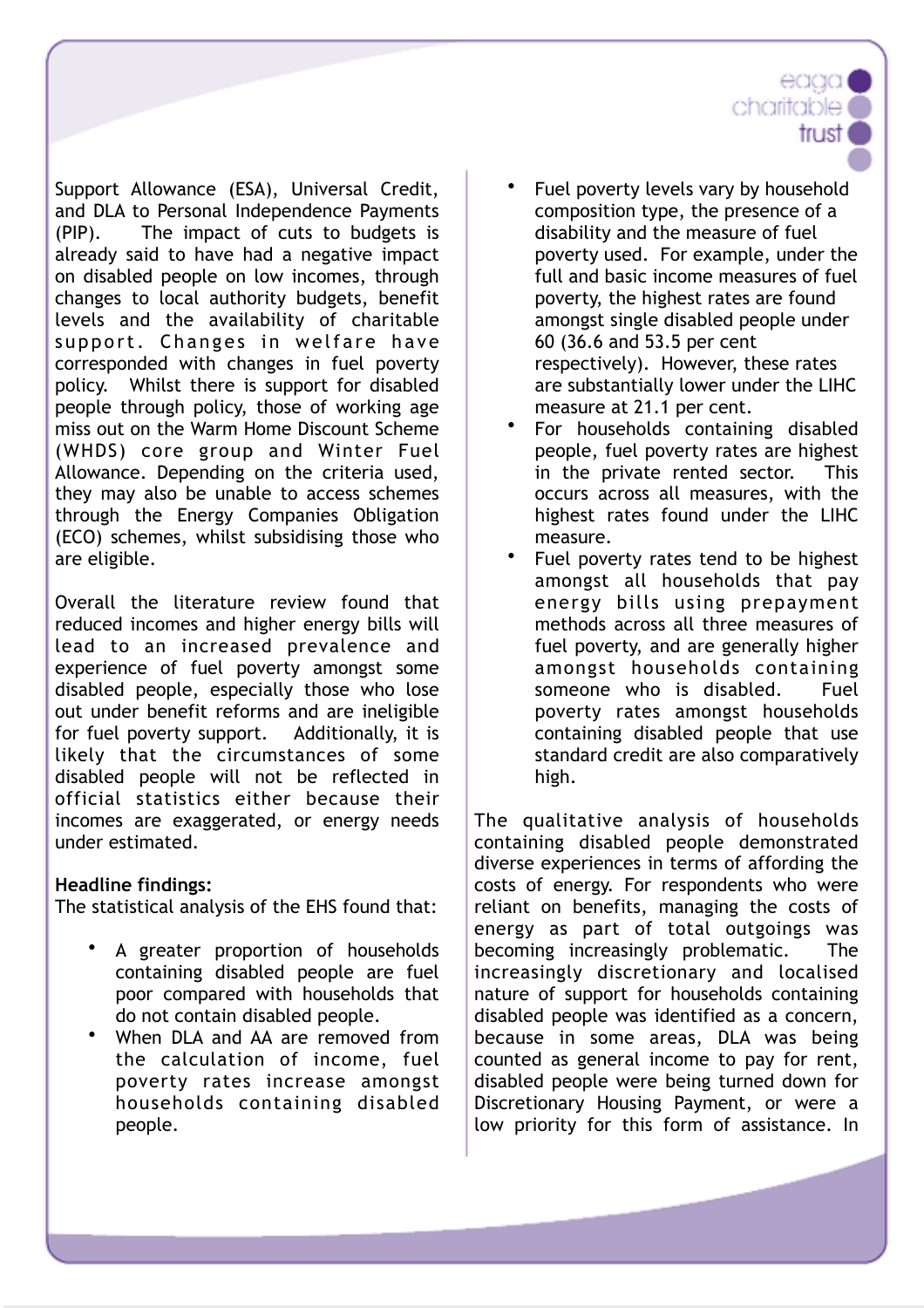addition, the uses to which benefits such as DLA and Carers Allowance were being put meant that incomes were being stretched. The combination of changes to benefit entitlements, for example to council tax or Housing Benefit, had significant consequences on the ability of these respondents to pay for fuel.

Stakeholders highlighted the crucial role of working at the local level to identify and work with households who would benefit from energy efficiency measures. A number of respondents and agencies highlighted the difficulties of maintaining adequate levels of warmth for households containing disabled people in dwellings with poor levels of energy efficiency, or inadequate heating systems. The health sector was viewed as having a potentially crucial role to play in alleviating fuel poverty amongst households containing disabled people. In the face of difficulties in identifying and targeting disabled people through data matching exercises at the national level, initiatives and funding via the health sector was thought to provide an alternative avenue for identifying and supporting the energy requirements of disabled people.

## **Discussion and policy recommendations:**

The analysis of the data, combined with existing knowledge on the relationship between fuel poverty, disability and poverty has led to five key observations and related recommendations.

Firstly, the statistical analysis of the EHS found higher rates of fuel poverty amongst households containing disabled people compared with households not containing disabled people. This is unsurprising given that disabled people are more likely to experience poverty compared with non disabled people. Rates of fuel poverty vary according to the measure used.

eaad

trust

charitable<sup>®</sup>

The results presented here (and in official calculations of fuel poverty) do not account for the elevated energy needs of people with specific impairments or conditions, and as such are likely to underrepresent the extent to which some disabled people are struggling to pay for energy costs, or are risking their health by not using sufficient energy. The qualitative research backs this up, demonstrating a higher need for both heat and energy due to particular impairments; longer periods of time spent in the home, and the difficulties associated with paying for this.

**RECOMMENDATION ONE:** Ensure that the needs of disabled people are fully acknowledged within relevant fuel poverty policy, recognising that needs are diverse, fluctuating, nuanced, and in some instances masked by official statistics. Recognition of the problem should not be limited to fuel poverty policymakers, but also those working in other relevant areas such as health and social care. Given the difficulties associated with identifying and targeting fuel poor disabled people, local networks and the engagement of the health sector may help support those in most need.

Secondly, fuel poverty rates increase where DLA and AA are removed from calculations of income. This was recommended by John Hills in the Fuel Poverty Review, and is an argument present in general discussions about the measurement of poverty. The qualitative findings demonstrate the pressure being put on DLA to be used repeatedly as a form of everyday household finance.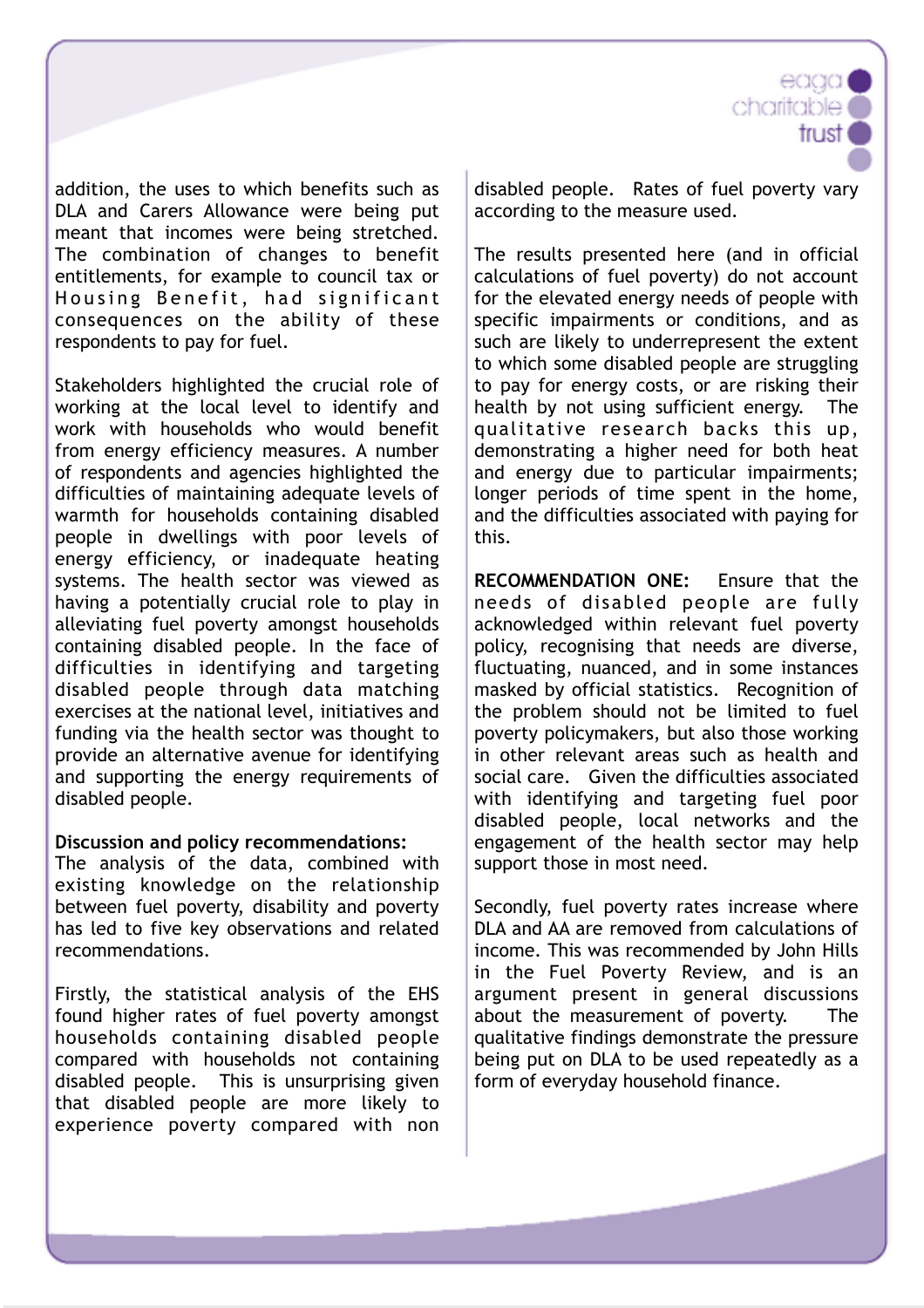**RECOMMENDATION TWO:** As recommended in the Fuel Poverty Review, DLA and AA should not be treated as disposable income in the measurement of fuel poverty. More generally, policymakers and those working in front line agencies need to be far more aware of the multiple claims being made on DLA. The same principle should be applied to new disability related benefits such as PIPs.

Thirdly, the literature review, statistical and qualitative analysis demonstrate a mismatch between the provision of fuel poverty support and those in most need. Under the 10 per cent definition of fuel poverty single households composed of disabled people under the age of 60 have high fuel poverty levels, and are not necessarily able to access the WHDS. This group are also vulnerable to other cuts and changes in welfare, whereas those over 60 are more likely to be protected from these. Additionally, factors such as not being the named bill payer, time lags, and different eligibility criteria for the broader group of the WHDS were all noted as preventing access to support. Following the withdrawal of social tariffs this issue has become more problematic as social tariffs had broader eligibility criteria.

**RECOMMENDATION THREE:** Include disability as a qualifying factor for the core group of the WHDS and the ECO. Consider the presence of a disabled household member as a qualifying factor (rather than that person being the named bill payer). Ensure that holders of the WHDS are able to switch providers without having to reapply for it.

Fourthly, fuel poverty rates were found to be highest in the private rented sector, and the qualitative findings also demonstrated concerns about this amongst key stakeholders, including some of the private tenants who were interviewed. Disabled people may be especially disadvantaged here given the limited supply of appropriate housing in this tenure.

charitable<sup>®</sup>

trust

**RECOMMENDATION FOUR:** address housing conditions in the private rented sector as a matter of urgency. The links between poor health and role of the health and social care sector may be crucial here, for example, through energy on prescription.

Fifthly, more households containing disabled people are on prepayment meters for their gas (where connected) and electricity supply than households without. Whilst there is evidence within the qualitative interviews that this can help manage household bills and budgeting, concerns were raised by the stakeholders about risks of self disconnection and higher energy charges, and the practical difficulties of using them. Whilst it is illegal to disconnect vulnerable customers in the winter, installing a prepayment meter is not. This could be considered as devolving disconnection decisions to the bill payer. Given what is known within the health literature about under heating the greater potential for self disconnection could be highly dangerous for health.

**RECOMMENDATION FIVE**: Serious attention should be paid to the suitability of prepayment meters for disabled people, in terms of their useability, and also given the elevated risks associated with self disconnection. Again, a broader understanding of this issue amongst other sectors in direct contact with disabled people (such as health and social care) may help address self disconnection more urgently.